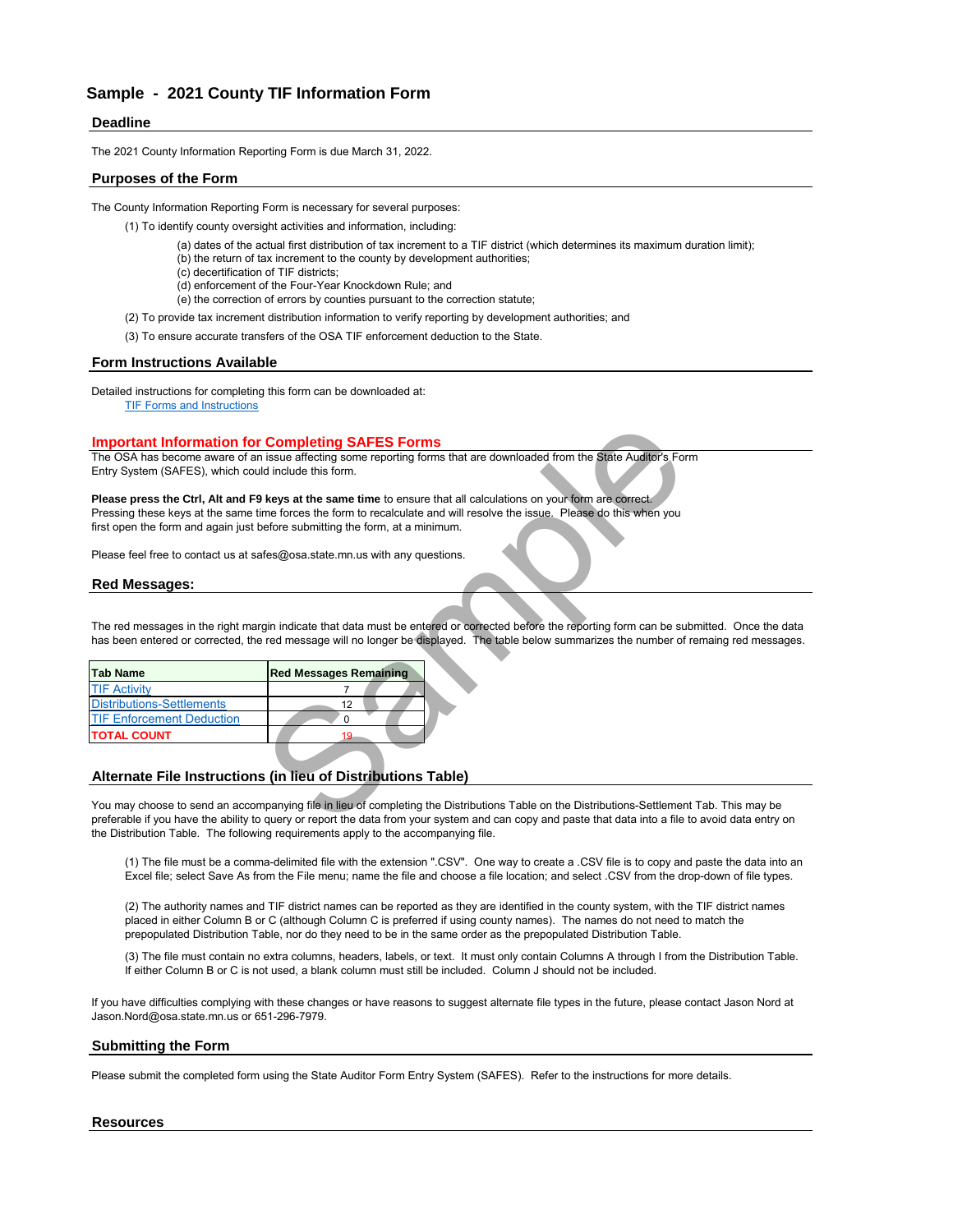If you have questions about the information requested, you can refer to the following resources:

**[TIF Statem](https://www.osa.state.mn.us/training-guidance/guidance/statements-of-position/)ents of Position [TIF Trainin](https://www.osa.state.mn.us/training-guidance/training/training-opportunities/)g Videos [TIF Count](https://www.osa.state.mn.us/training-guidance/guidance/tif-county-guides/)y Guide** 

You can also address questions by email to: [TIF@osa.](mailto:TIF@osa.state.mn.us)state.mn.us

Sample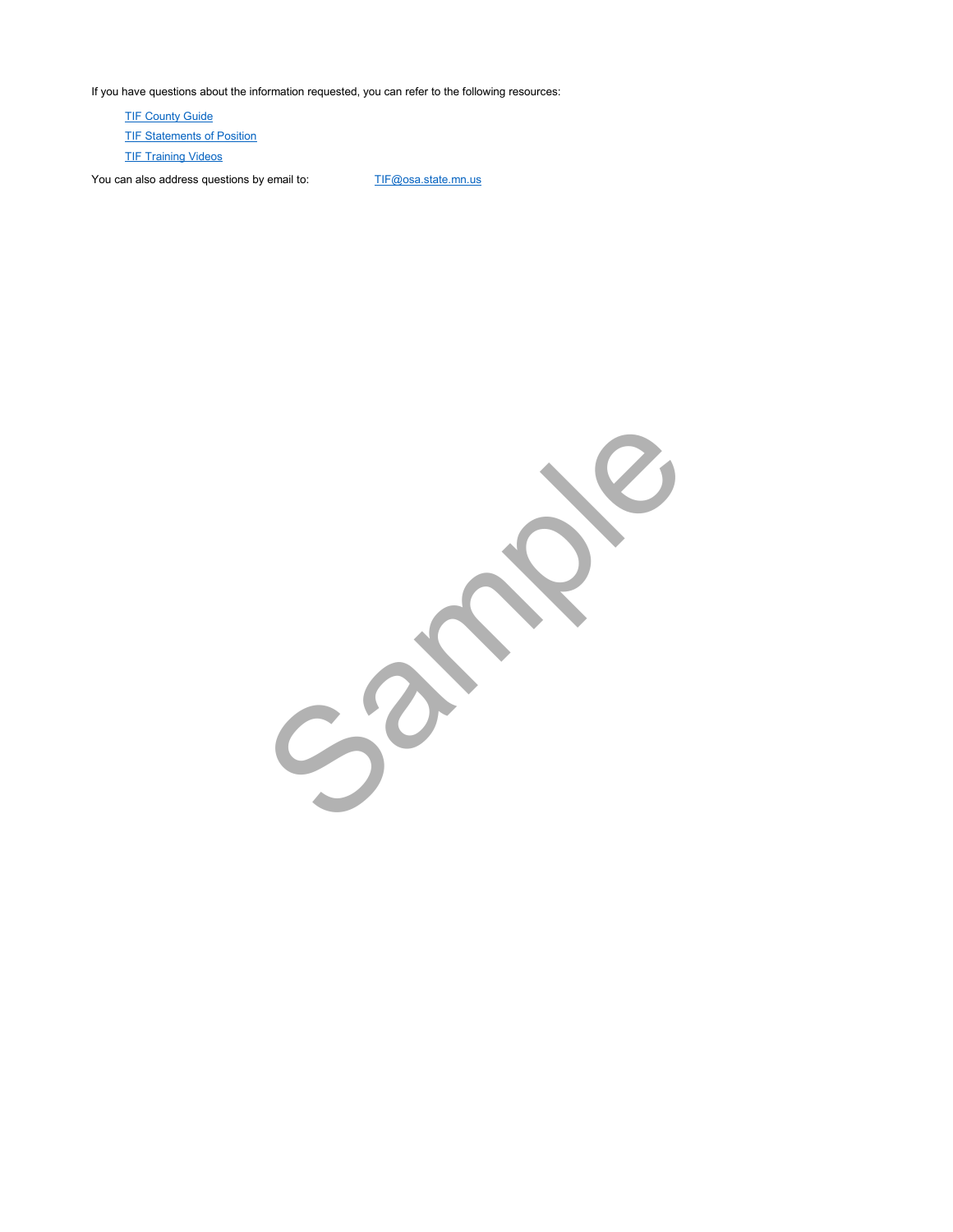|                                    | <b>TIF Activity</b>                                           |                                                                                                                                           |                                                    |                                     |                                                                  |          |                                  |            |
|------------------------------------|---------------------------------------------------------------|-------------------------------------------------------------------------------------------------------------------------------------------|----------------------------------------------------|-------------------------------------|------------------------------------------------------------------|----------|----------------------------------|------------|
| $\mathbf{1}$                       | If authority name is not in drop-down list, see instructions. | Were any new districts certified during 2021? (If yes, identify the authority, district, certification date and codes below.)             |                                                    |                                     |                                                                  |          |                                  | Select One |
|                                    | <b>Development Authority Name</b><br>(City, EDA, HRA, PA)     | <b>District Name</b>                                                                                                                      | Certification<br><b>Request Date</b><br>(m/d/yyyy) | Certification<br>Date<br>(m/d/yyyy) | <b>County TIF</b><br>Code<br>(Optional -<br>See<br>Instructions) | Location | <b>DOR TIF Codes</b><br>District | Яă         |
| $\mathbf{1}$<br>$\overline{2}$     |                                                               |                                                                                                                                           |                                                    |                                     |                                                                  |          |                                  |            |
| $\mathbf 3$                        |                                                               |                                                                                                                                           |                                                    |                                     |                                                                  |          |                                  |            |
| 4<br>$\sqrt{5}$                    |                                                               |                                                                                                                                           |                                                    |                                     |                                                                  |          |                                  |            |
| 6<br>$\overline{\mathbf{7}}$       |                                                               |                                                                                                                                           |                                                    |                                     |                                                                  |          |                                  |            |
| $\bf 8$                            |                                                               |                                                                                                                                           |                                                    |                                     |                                                                  |          |                                  |            |
| 9<br>10                            |                                                               |                                                                                                                                           |                                                    |                                     |                                                                  |          |                                  |            |
| 11                                 |                                                               |                                                                                                                                           |                                                    |                                     |                                                                  |          |                                  |            |
| 12<br>13                           |                                                               |                                                                                                                                           |                                                    |                                     |                                                                  |          |                                  |            |
| 14<br>$15\,$                       |                                                               |                                                                                                                                           |                                                    |                                     |                                                                  |          |                                  |            |
| 16                                 |                                                               |                                                                                                                                           |                                                    |                                     |                                                                  |          |                                  |            |
| 17<br>18                           |                                                               |                                                                                                                                           |                                                    |                                     |                                                                  |          |                                  |            |
| 19<br>$20\,$                       |                                                               |                                                                                                                                           |                                                    |                                     |                                                                  |          |                                  |            |
|                                    |                                                               |                                                                                                                                           |                                                    |                                     |                                                                  |          |                                  | Select One |
| $\overline{c}$                     |                                                               | Was the 2021 distribution the FIRST receipt of tax increment for any districts? (If yes, identify the authority/district and date below.) |                                                    |                                     |                                                                  |          |                                  |            |
| $\mathbf{1}$                       |                                                               | <b>Development Authority - District</b>                                                                                                   | <b>Distribution</b><br>Date<br>(m/yyyy)            |                                     |                                                                  |          |                                  |            |
| $\overline{2}$                     |                                                               |                                                                                                                                           |                                                    |                                     |                                                                  |          |                                  |            |
| $\mathbf 3$<br>4                   |                                                               |                                                                                                                                           |                                                    |                                     |                                                                  |          |                                  |            |
| $\sqrt{5}$<br>6                    |                                                               |                                                                                                                                           |                                                    |                                     |                                                                  |          |                                  |            |
| $\boldsymbol{7}$                   |                                                               |                                                                                                                                           |                                                    |                                     |                                                                  |          |                                  |            |
| $\bf 8$<br>9                       |                                                               |                                                                                                                                           |                                                    |                                     |                                                                  |          |                                  |            |
| 10<br>11                           |                                                               |                                                                                                                                           |                                                    |                                     |                                                                  |          |                                  |            |
| 12                                 |                                                               |                                                                                                                                           |                                                    |                                     |                                                                  |          |                                  |            |
| 13<br>14                           |                                                               |                                                                                                                                           |                                                    |                                     |                                                                  |          |                                  |            |
| 15<br>$16\,$                       |                                                               |                                                                                                                                           |                                                    |                                     |                                                                  |          |                                  |            |
| 17                                 |                                                               |                                                                                                                                           |                                                    |                                     |                                                                  |          |                                  |            |
| 18<br>19                           |                                                               |                                                                                                                                           |                                                    |                                     |                                                                  |          |                                  |            |
| $20\,$                             |                                                               |                                                                                                                                           |                                                    |                                     |                                                                  |          |                                  |            |
| $\overline{3}$                     |                                                               | Did any districts have tax increment returned during 2021? (If yes, identify the authority/district, amount, and date below.)             |                                                    |                                     |                                                                  |          |                                  | Select One |
|                                    |                                                               | <b>Development Authority - District</b>                                                                                                   | Amount                                             | Date of Return<br>(m/d/yyyy)        |                                                                  |          |                                  |            |
| $\mathbf{1}$<br>$\overline{2}$     |                                                               |                                                                                                                                           |                                                    |                                     |                                                                  |          |                                  |            |
| $\mathsf 3$                        |                                                               |                                                                                                                                           |                                                    |                                     |                                                                  |          |                                  |            |
| $\overline{4}$<br>$\mathbf 5$      |                                                               |                                                                                                                                           |                                                    |                                     |                                                                  |          |                                  |            |
| $\bf 6$<br>$\overline{\mathbf{7}}$ |                                                               |                                                                                                                                           |                                                    |                                     |                                                                  |          |                                  |            |
| $\bf 8$                            |                                                               |                                                                                                                                           |                                                    |                                     |                                                                  |          |                                  |            |
| $\boldsymbol{9}$<br>10             |                                                               |                                                                                                                                           |                                                    |                                     |                                                                  |          |                                  |            |
| 11<br>12                           |                                                               |                                                                                                                                           |                                                    |                                     |                                                                  |          |                                  |            |
| 13                                 |                                                               |                                                                                                                                           |                                                    |                                     |                                                                  |          |                                  |            |
| 14                                 |                                                               |                                                                                                                                           |                                                    |                                     |                                                                  |          |                                  |            |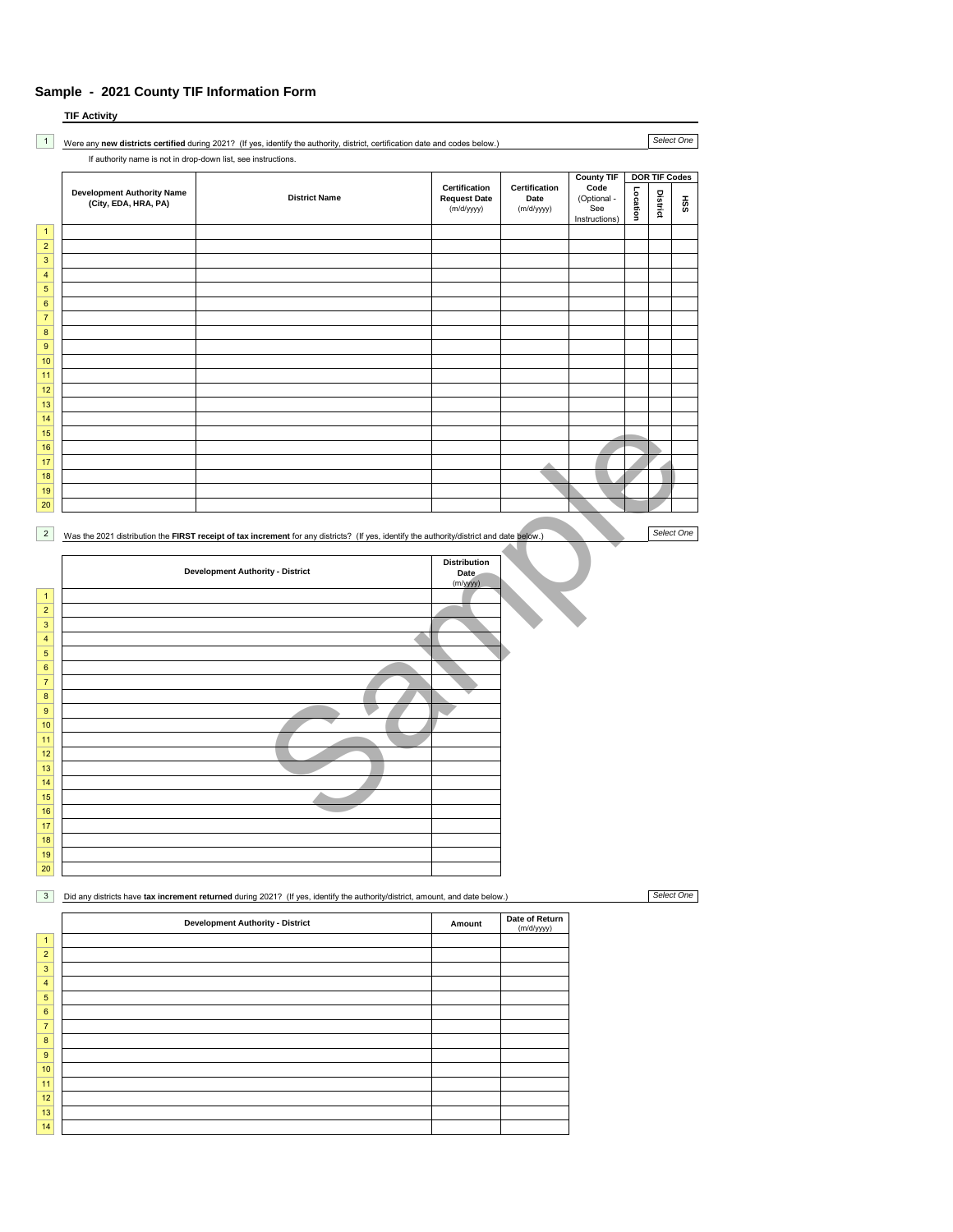| 15 |  |  |
|----|--|--|
| 16 |  |  |
| 17 |  |  |
| 18 |  |  |
| 19 |  |  |
| 20 |  |  |

| $\overline{4}$                                                           | Were any districts decertified during 2021? (If yes, identify the authority/district and actual decertification date below.)                                                                                                          |                                       |   | Select One |
|--------------------------------------------------------------------------|---------------------------------------------------------------------------------------------------------------------------------------------------------------------------------------------------------------------------------------|---------------------------------------|---|------------|
|                                                                          | <b>Development Authority - District</b>                                                                                                                                                                                               | Decertification<br>Date<br>(m/d/yyyy) |   |            |
| $\mathbf{1}$<br>$\overline{2}$<br>$\mathsf 3$                            |                                                                                                                                                                                                                                       |                                       |   |            |
| $\overline{\mathbf{4}}$<br>$\sqrt{5}$<br>$\bf 6$                         |                                                                                                                                                                                                                                       |                                       |   |            |
| $\overline{7}$<br>$\bf 8$<br>9                                           |                                                                                                                                                                                                                                       |                                       |   |            |
| 10<br>11                                                                 |                                                                                                                                                                                                                                       |                                       |   |            |
| 12<br>13<br>14                                                           |                                                                                                                                                                                                                                       |                                       |   |            |
| 15<br>16<br>17                                                           |                                                                                                                                                                                                                                       |                                       | Ø |            |
| 18<br>19<br>20                                                           |                                                                                                                                                                                                                                       |                                       |   |            |
| $\sqrt{5}$                                                               | Did any districts have parcels removed under the Four-Year Rule during 2021? (If yes, identify the authority/district and removal date below.)                                                                                        |                                       |   | Select One |
| $\mathbf{1}$                                                             | <b>Development Authority - District</b>                                                                                                                                                                                               | <b>Removal Date</b><br>(m/d/yyyy)     |   |            |
| $\mathbf 2$<br>$\mathsf 3$<br>$\overline{\mathbf{4}}$                    |                                                                                                                                                                                                                                       |                                       |   |            |
| $\sqrt{5}$<br>6                                                          | Did the county correct any errors under the correction of errors statute during 2021? (If yes, identify the authority/district below.)<br>If you have not already done so, please email documentation for each to TIF@osa.state.mn.us |                                       |   | Select One |
|                                                                          | <b>Development Authority - District</b>                                                                                                                                                                                               |                                       |   |            |
| $\mathbf{1}$<br>$\overline{2}$<br>$\mathsf 3$<br>$\overline{\mathbf{4}}$ |                                                                                                                                                                                                                                       |                                       |   |            |
| $\sqrt{5}$                                                               |                                                                                                                                                                                                                                       |                                       |   |            |
| $\boldsymbol{7}$                                                         | Does this county charge for TIF administrative costs?                                                                                                                                                                                 |                                       |   | Select One |

| Comments (4,000 character limit on Comments): |  |  |
|-----------------------------------------------|--|--|
|                                               |  |  |
|                                               |  |  |
|                                               |  |  |
|                                               |  |  |
|                                               |  |  |
|                                               |  |  |
|                                               |  |  |
|                                               |  |  |
|                                               |  |  |
|                                               |  |  |
|                                               |  |  |
|                                               |  |  |
|                                               |  |  |
|                                               |  |  |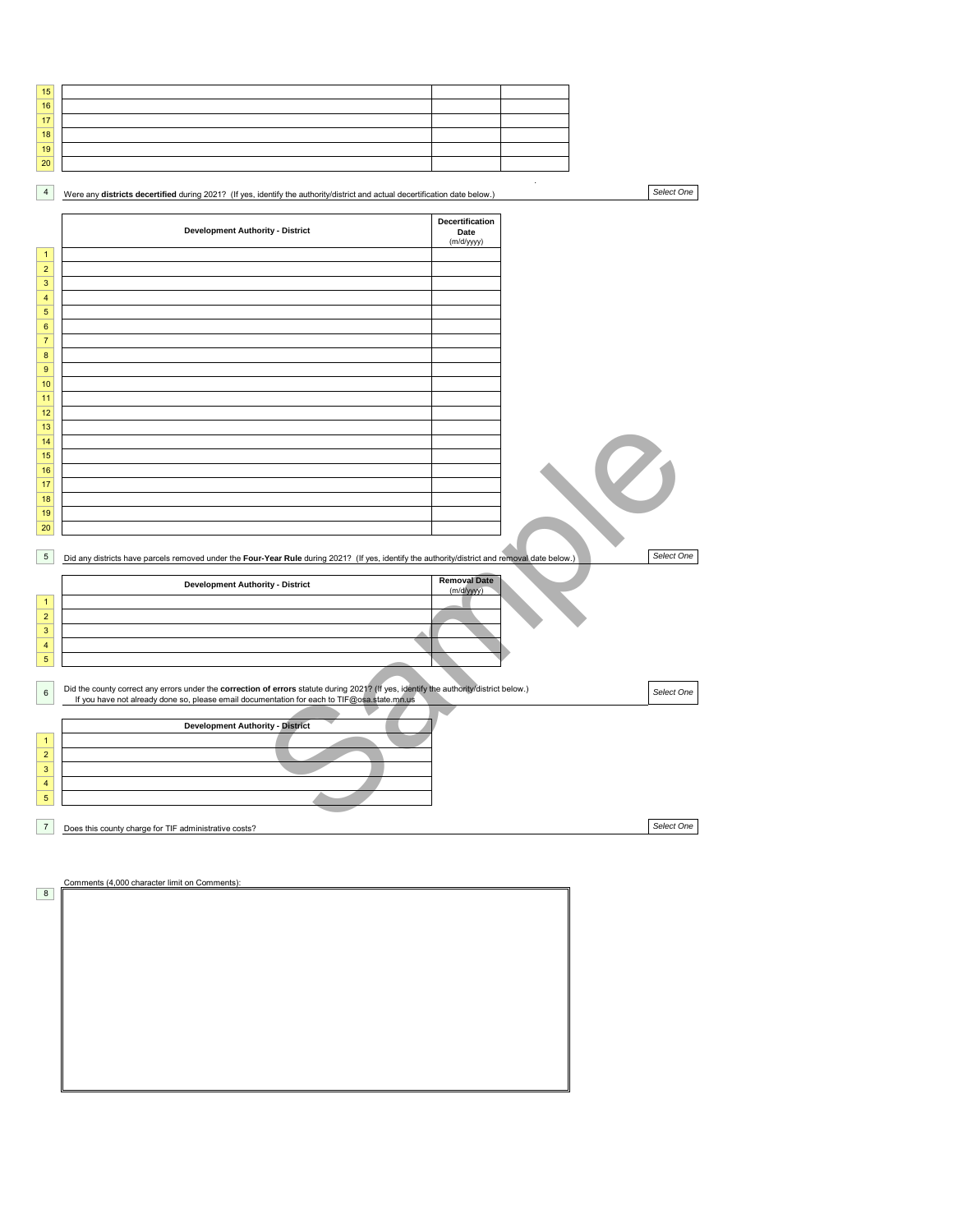#### **Distributions/Settlements**

| Did this county make any TIF distributions/settlements in 2021?                                           |  |
|-----------------------------------------------------------------------------------------------------------|--|
|                                                                                                           |  |
| 1. Has this county chosen to complete the Distribution Table on Line 4 or to send the optional .CSV file? |  |

You may enter distributions of tax increment for each TIF district in the Distribution Table on Line 4, or you may alternatively chose to send an accompanying file containing the distribution amounts. See instructions for preferred by counties with a large number of districts to avoid data entry. The accompanying file must be in comma-separated-values format (.CSV) containing the information for columns A through I of the Distribution Table in the table on Line 4.

#### **Total Distributions**

 $3\,$  If the Distribution Table on Line 4 is completed, these totals will be automatically calculated. If the alternative file is provided in lieu of completing the Distribution Table, enter the \_\_\_\_\_\_\_\_\_\_\_\_\_\_\_\_\_\_\_\_\_\_\_\_\_\_ corresponding totals in columns A and B. Column C will be automatically calculated.

| 2021<br><b>Distributions</b><br>(excluding January<br>2021 cleanup) | January 2022<br>Clean-up<br><b>Distributions</b><br>(if any) | <b>Total TIF</b><br><b>Distributions</b> |
|---------------------------------------------------------------------|--------------------------------------------------------------|------------------------------------------|
|                                                                     |                                                              |                                          |

#### **Distribution Table**

 $|4|$ 

2

3

4

5

|                                    |                                                           |                                                                                     | If the Distribution Table on Line 4 is completed, these totals will be automatically calculated. If the alternative hiers provided in lieu of completing the Distribution Table, enter the                                                                                                                                                                                                                                                                                                                                                                                                                                                                                                                                                                                                                                                 |     |                                                            |          |                      |     | $\mathsf{A}$                                                        | ь                                                            | ◡                                        |
|------------------------------------|-----------------------------------------------------------|-------------------------------------------------------------------------------------|--------------------------------------------------------------------------------------------------------------------------------------------------------------------------------------------------------------------------------------------------------------------------------------------------------------------------------------------------------------------------------------------------------------------------------------------------------------------------------------------------------------------------------------------------------------------------------------------------------------------------------------------------------------------------------------------------------------------------------------------------------------------------------------------------------------------------------------------|-----|------------------------------------------------------------|----------|----------------------|-----|---------------------------------------------------------------------|--------------------------------------------------------------|------------------------------------------|
|                                    |                                                           | corresponding totals in columns A and B. Column C will be automatically calculated. |                                                                                                                                                                                                                                                                                                                                                                                                                                                                                                                                                                                                                                                                                                                                                                                                                                            |     |                                                            |          |                      |     | 2021<br><b>Distributions</b><br>(excluding January<br>2021 cleanup) | January 2022<br>Clean-up<br><b>Distributions</b><br>(if any) | <b>Total TIF</b><br><b>Distributions</b> |
|                                    | <b>Distribution Table</b>                                 |                                                                                     |                                                                                                                                                                                                                                                                                                                                                                                                                                                                                                                                                                                                                                                                                                                                                                                                                                            |     |                                                            |          |                      |     |                                                                     | \$                                                           | \$                                       |
| $\overline{4}$                     |                                                           |                                                                                     | Enter the total amount of tax increment distributed for each TIF district in 2021, excluding any cleanup settlement in January 2021, in Column H. Enter any amount distributed in January 2022 as a cleanup settlement in Colu<br>adding any new or missing districts in the blank rows. Do not include TIF enforcement deduction amounts as these are paid to the State and are reported on the TIF Enforcement Deduction Tab. Column C is optional and solely<br>reference, except that if a district is added in a blank row this name should be provided if the OSA name is unknown. Verify the Department of Revenue Codes in columns E, F, and G. If incorrect, enter the correct code(s) i<br>not copy and paste data into this table as it disrupts data importing (use the alternate file if copying and pasting will save time). |     |                                                            |          |                      |     |                                                                     |                                                              |                                          |
|                                    | A                                                         | B                                                                                   | $\mathsf{C}$                                                                                                                                                                                                                                                                                                                                                                                                                                                                                                                                                                                                                                                                                                                                                                                                                               |     | D                                                          | E        | $F \mid$             | G   | H                                                                   |                                                              |                                          |
|                                    |                                                           |                                                                                     |                                                                                                                                                                                                                                                                                                                                                                                                                                                                                                                                                                                                                                                                                                                                                                                                                                            |     |                                                            |          | <b>DOR TIF Codes</b> |     | 2021                                                                | January 2022                                                 |                                          |
|                                    | <b>Development Authority Name</b><br>(City, EDA, HRA, PA) | <b>OSA TIF District Name</b>                                                        | <b>County TIF District Name</b><br>(Optional)                                                                                                                                                                                                                                                                                                                                                                                                                                                                                                                                                                                                                                                                                                                                                                                              |     | <b>County TIF Code</b><br>(Optional - See<br>Instructions) | Location | District             | HSS | <b>Distributions</b><br>(excluding January<br>2021 cleanup)         | Clean-up<br><b>Distributions</b><br>(if any)                 | <b>Total TIF</b><br><b>Distributions</b> |
|                                    | Spruce                                                    | TIF 2 Loon Industries                                                               | TIF <sub>2</sub>                                                                                                                                                                                                                                                                                                                                                                                                                                                                                                                                                                                                                                                                                                                                                                                                                           | 102 |                                                            | 952      | 002                  | 00  |                                                                     |                                                              | $\mathbb{S}$                             |
| $\overline{\mathbf{2}}$            | Spruce                                                    | TIF 3 Uffda Inc.                                                                    | TIF <sub>3</sub>                                                                                                                                                                                                                                                                                                                                                                                                                                                                                                                                                                                                                                                                                                                                                                                                                           | 103 |                                                            |          | 952 006              | 00  |                                                                     |                                                              | $\mathbb{S}$<br>$\sim$                   |
| $\overline{3}$                     | Lake Walleye                                              | TIF 5 Go Fish                                                                       | TIF <sub>5</sub>                                                                                                                                                                                                                                                                                                                                                                                                                                                                                                                                                                                                                                                                                                                                                                                                                           | 205 |                                                            | 389      | 008                  | 00  |                                                                     |                                                              | $\mathbb{S}$<br>$\sim$                   |
| $\overline{4}$                     | Lake Walleye                                              | TIF 6 Ice House Inc.                                                                | TIF <sub>6</sub>                                                                                                                                                                                                                                                                                                                                                                                                                                                                                                                                                                                                                                                                                                                                                                                                                           | 206 |                                                            | 389      | 005                  | 00  |                                                                     |                                                              | $\mathfrak{s}$<br>$\sim$                 |
| $5\phantom{.0}$                    | Fort Paul                                                 | TIF 10 Blue Ox                                                                      | <b>TIF 10</b>                                                                                                                                                                                                                                                                                                                                                                                                                                                                                                                                                                                                                                                                                                                                                                                                                              | 310 |                                                            | 995      | 002                  | 00  |                                                                     |                                                              | $\mathfrak{s}$                           |
| $\boldsymbol{6}$                   |                                                           |                                                                                     |                                                                                                                                                                                                                                                                                                                                                                                                                                                                                                                                                                                                                                                                                                                                                                                                                                            |     |                                                            |          |                      |     |                                                                     |                                                              | $\mathfrak{s}$<br>$\sim$                 |
| $\overline{7}$                     |                                                           |                                                                                     |                                                                                                                                                                                                                                                                                                                                                                                                                                                                                                                                                                                                                                                                                                                                                                                                                                            |     |                                                            |          |                      |     |                                                                     |                                                              | $\mathfrak s$<br>$\sim$                  |
| $\overline{\overline{\mathbf{8}}}$ |                                                           |                                                                                     |                                                                                                                                                                                                                                                                                                                                                                                                                                                                                                                                                                                                                                                                                                                                                                                                                                            |     |                                                            |          |                      |     |                                                                     |                                                              | $\mathfrak{s}$<br>$\sim$                 |
| 9                                  |                                                           |                                                                                     |                                                                                                                                                                                                                                                                                                                                                                                                                                                                                                                                                                                                                                                                                                                                                                                                                                            |     |                                                            |          |                      |     |                                                                     |                                                              | $\mathfrak{s}$<br>$\sim$                 |
| 10                                 |                                                           |                                                                                     |                                                                                                                                                                                                                                                                                                                                                                                                                                                                                                                                                                                                                                                                                                                                                                                                                                            |     |                                                            |          |                      |     |                                                                     |                                                              | $\mathbb{S}$<br>$\sim$                   |
| 11                                 |                                                           |                                                                                     |                                                                                                                                                                                                                                                                                                                                                                                                                                                                                                                                                                                                                                                                                                                                                                                                                                            |     |                                                            |          |                      |     |                                                                     |                                                              | $\mathbb{S}$<br>$\sim$                   |
| 12 <sup>°</sup>                    |                                                           |                                                                                     |                                                                                                                                                                                                                                                                                                                                                                                                                                                                                                                                                                                                                                                                                                                                                                                                                                            |     |                                                            |          |                      |     |                                                                     |                                                              | $\mathfrak{s}$                           |
| 13 <sup>°</sup>                    |                                                           |                                                                                     |                                                                                                                                                                                                                                                                                                                                                                                                                                                                                                                                                                                                                                                                                                                                                                                                                                            |     |                                                            |          |                      |     |                                                                     |                                                              | $\mathbb{S}$<br>$\sim$                   |
| 14 <sup>2</sup>                    |                                                           |                                                                                     |                                                                                                                                                                                                                                                                                                                                                                                                                                                                                                                                                                                                                                                                                                                                                                                                                                            |     |                                                            |          |                      |     |                                                                     |                                                              | $\mathfrak{s}$<br>$\sim$                 |
| 15 <sub>15</sub>                   |                                                           |                                                                                     |                                                                                                                                                                                                                                                                                                                                                                                                                                                                                                                                                                                                                                                                                                                                                                                                                                            |     |                                                            |          |                      |     |                                                                     |                                                              | $\mathfrak{s}$<br>$\sim$                 |
| 16 <sup>1</sup>                    |                                                           |                                                                                     |                                                                                                                                                                                                                                                                                                                                                                                                                                                                                                                                                                                                                                                                                                                                                                                                                                            |     |                                                            |          |                      |     |                                                                     |                                                              | $\mathfrak{s}$<br>$\sim$                 |
| 17 <sup>2</sup>                    |                                                           |                                                                                     |                                                                                                                                                                                                                                                                                                                                                                                                                                                                                                                                                                                                                                                                                                                                                                                                                                            |     |                                                            |          |                      |     |                                                                     |                                                              | $\sqrt[6]{3}$<br>$\sim$                  |
| 18                                 |                                                           |                                                                                     |                                                                                                                                                                                                                                                                                                                                                                                                                                                                                                                                                                                                                                                                                                                                                                                                                                            |     |                                                            |          |                      |     |                                                                     |                                                              | $\mathfrak{s}$<br>$\sim$                 |
| 19                                 |                                                           |                                                                                     |                                                                                                                                                                                                                                                                                                                                                                                                                                                                                                                                                                                                                                                                                                                                                                                                                                            |     |                                                            |          |                      |     |                                                                     |                                                              | $\mathbf{s}$<br>$\sim$                   |
| 20                                 |                                                           |                                                                                     |                                                                                                                                                                                                                                                                                                                                                                                                                                                                                                                                                                                                                                                                                                                                                                                                                                            |     |                                                            |          |                      |     |                                                                     |                                                              | $\mathbb{S}$                             |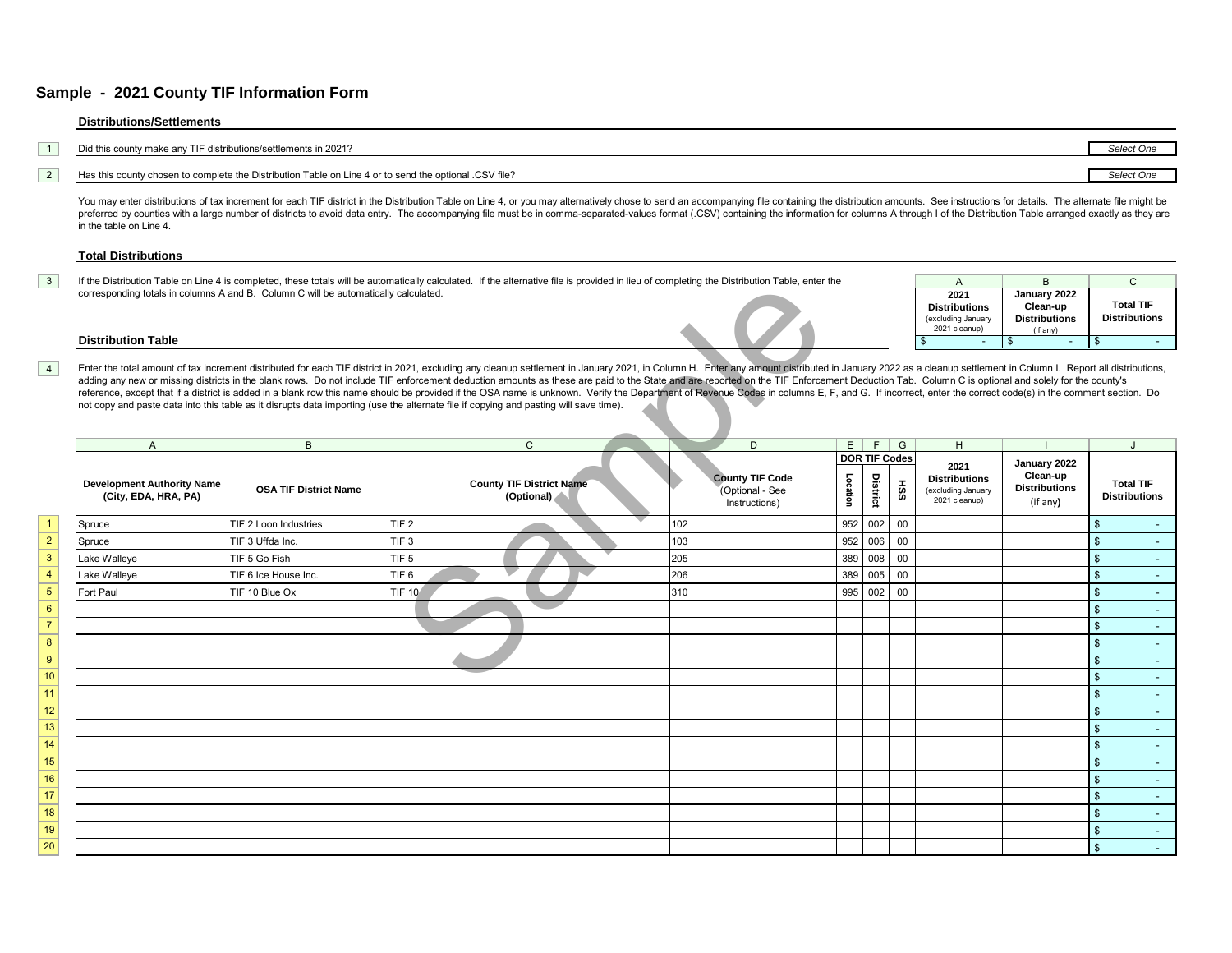If you need additional rows or have any questions concerning this form, please contact the OSA.

 $S^{\sigma}$ 

Comments (4,000 character limit on Comments):

5